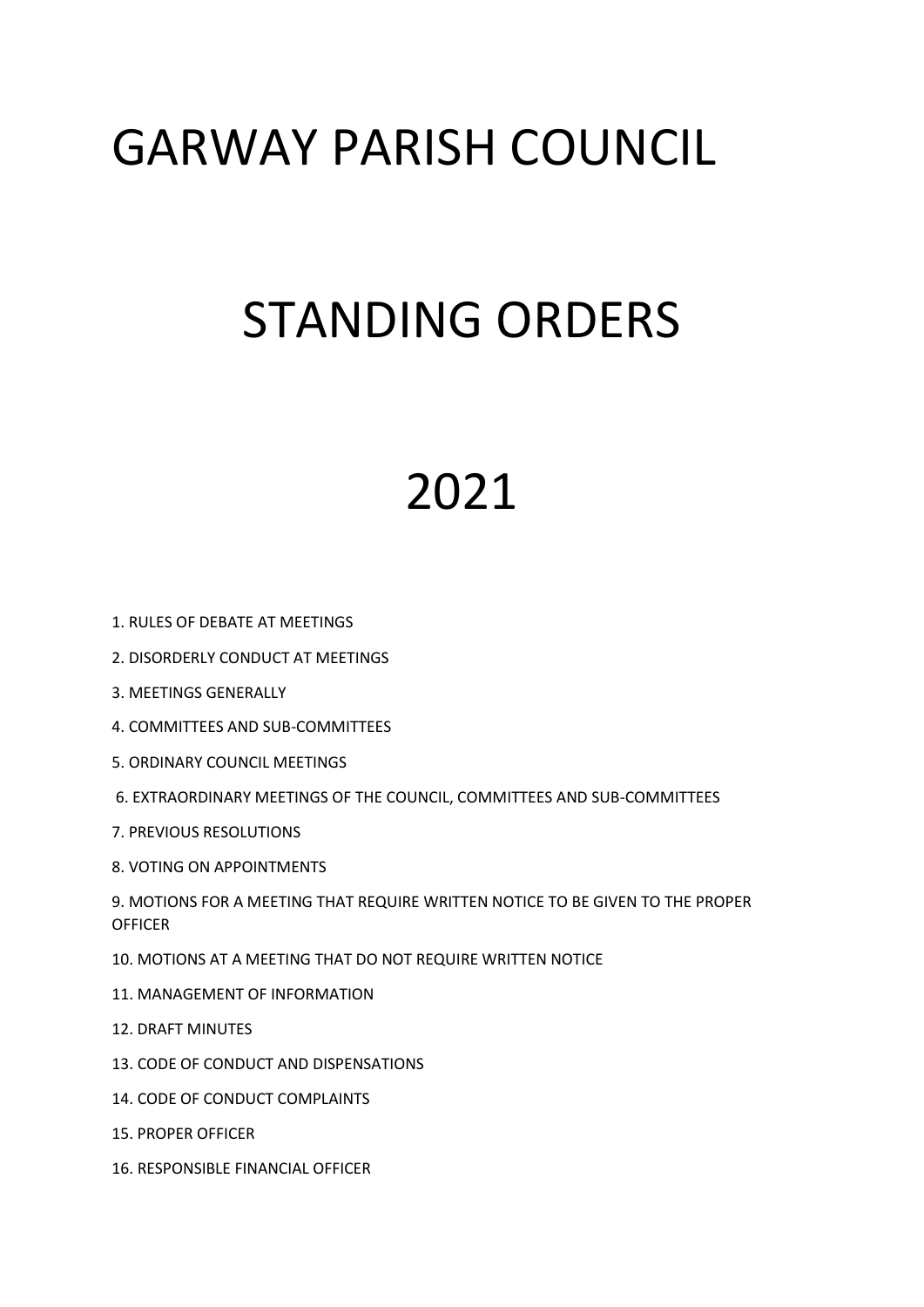- 17. ACCOUNTS AND ACCOUNTING STATEMENTS
- 18. FINANCIAL CONTROLS AND PROCUREMENT
- 19. HANDLING STAFF MATTERS
- 20. RESPONSIBILITIES TO PROVIDE INFORMATION
- 21. RESPONSIBILITIES UNDER DATA PROTECTION LEGISLATION
- 22. RELATIONS WITH THE PRESS/MEDIA
- 23. EXECUTION AND SEALING OF LEGAL DEEDS
- 24. COMMUNICATING WITH DISTRICT AND COUNTY OR UNITARY COUNCILLORS
- 25. RESTRICTIONS ON COUNCILLOR ACTIVITIES
- 26. STANDING ORDERS GENERALLY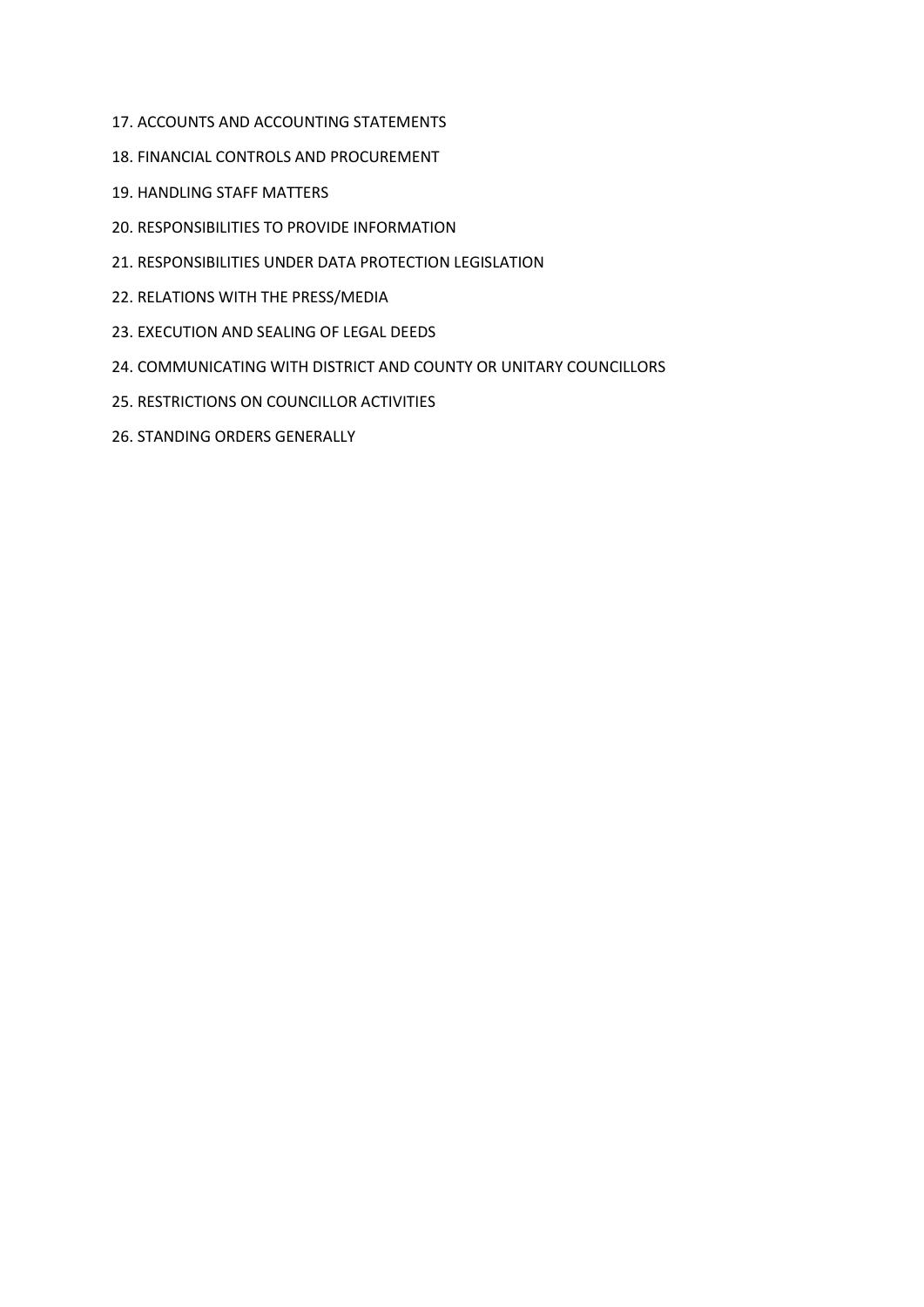#### **DRAFTING NOTES**

Standing Orders that are in bold type contain legal and statutory requirements. It is recommended that councils adopt them without changing them or their meaning. Standing Orders not in bold are designed to help councils operate effectively but they do not contain statutory requirements so they may be adopted as drafted or amended to suit council's needs.

For convenience, the word "councillor" is used in Standing Orders and, unless the context suggests otherwise, includes a non-councillor with or without voting rights.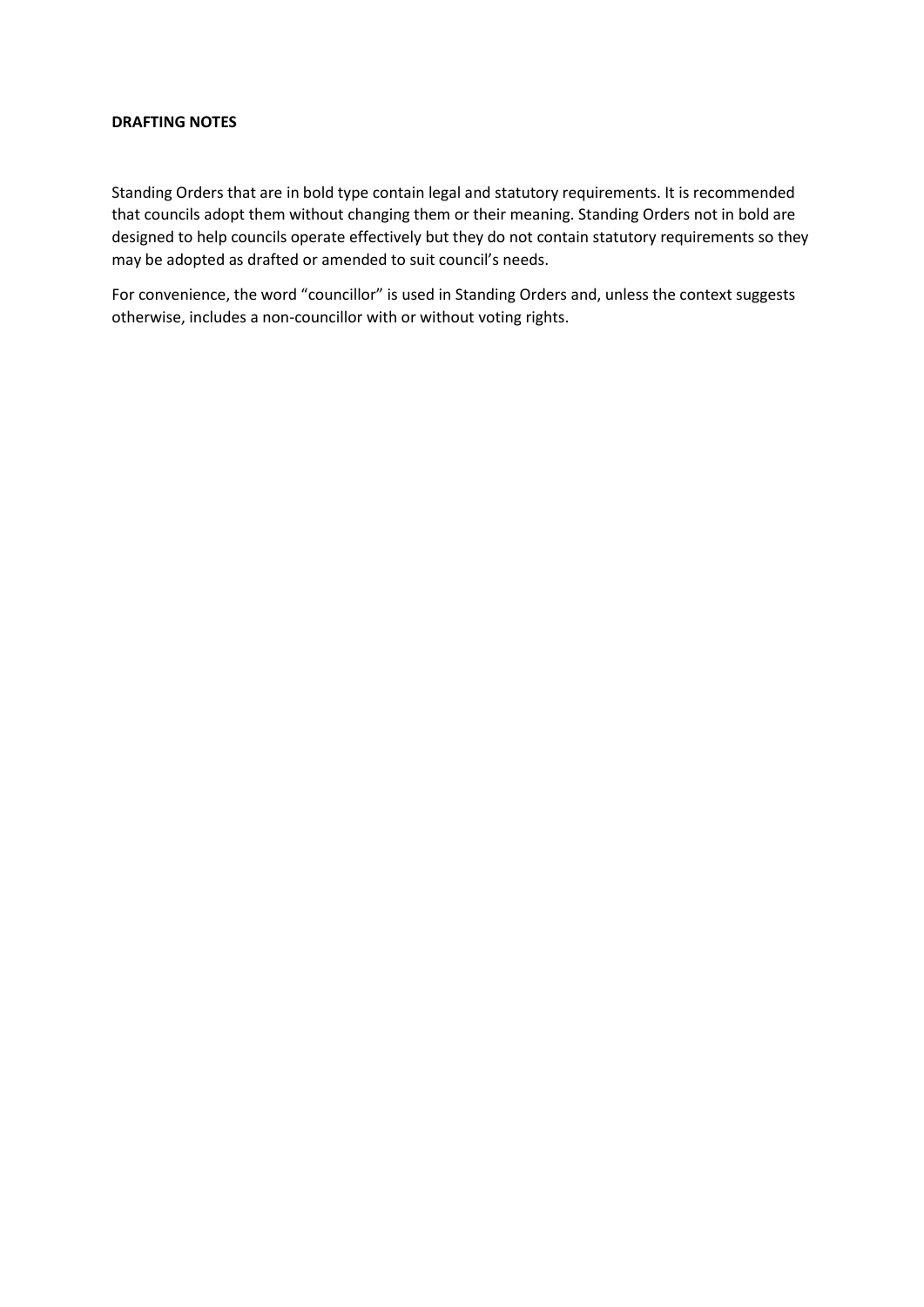### 1. **RULES OF DEBATE AT MEETINGS**

a. Motions on the agenda shall be considered in the order that they appear unless the order is changed at the discretion of the chairman of the meeting.

b. A motion (including an amendment) shall not be progressed unless it has been moved and seconded.

c. A motion on the agenda that is not moved by its proposer may be treated by the chairman of the meeting as withdrawn.

d. If a motion (including an amendment) has been seconded, it may be withdrawn by the proposer only with the consent of the seconder and the meeting.

e. An amendment is a proposal to remove or add words to a motion. It shall not negate the motion.

f. If an amendment to the original motion is carried, the original motion (as amended) becomes the substantive motion upon which further amendment(s) may be moved.

g. An amendment shall not be considered unless early verbal notice of it is given at the meeting and, if requested by the chairman of the meeting, is expressed in writing to the chairman.

h. A councillor may move an amendment to his own motion if agreed by the meeting. If a motion has already been seconded, the amendment shall be with the consent of the seconder and the meeting.

i. If there is more than one amendment to an original or substantive motion, the amendments shall be moved in the order directed by the chairman of the meeting.

j. Subject to standing order 1(k), only one amendment shall be moved and debated at a time, the order of which shall be directed by the chairman of the meeting.

k. One or more amendments may be discussed together if the chairman of the meeting considers this expedient but each amendment shall be voted upon separately.

l. A councillor may not move more than one amendment to an original or substantive motion.

m. The mover of an amendment has no right of reply at the end of debate on it.

n. Where a series of amendments to an original motion are carried, the mover of the original motion shall have a right of reply either at the end of debate on the first amendment or at the very end of debate on the final substantive motion immediately before it is put to the vote.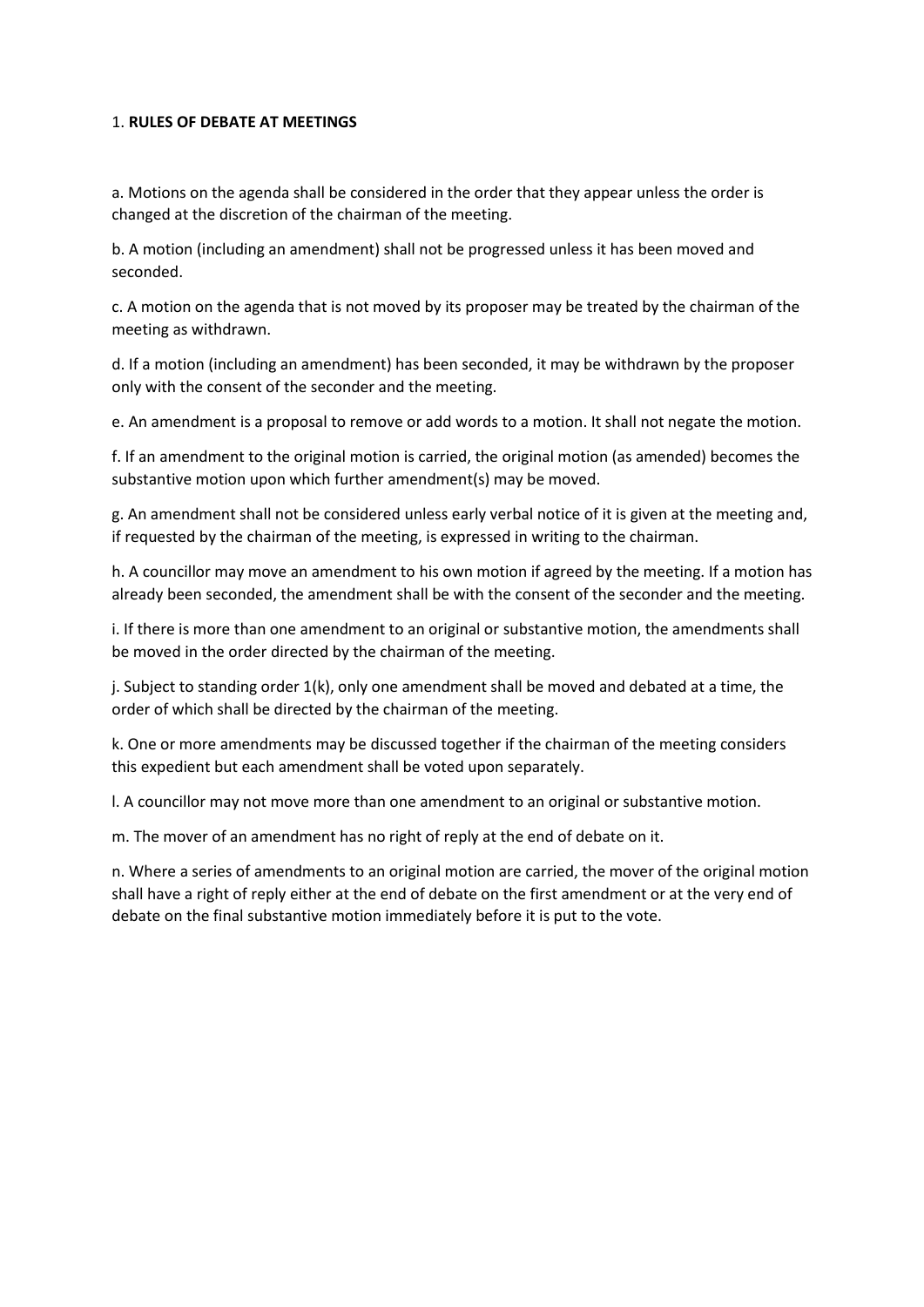## **2. DISORDERLY CONDUCT AT MEETINGS**

a No person shall obstruct the transaction of business at a meeting or behave offensively or improperly. If this standing order is ignored, the chairman of the meeting shall request such person(s) to moderate or improve their conduct.

b If person(s) disregard the request of the chairman of the meeting to moderate or improve their conduct, any councillor or the chairman of the meeting may move that the person be no longer heard or be excluded from the meeting. The motion, if seconded, shall be put to the vote without discussion.

c If a resolution made under standing order 2(b) is ignored, the chairman of the meeting may take further reasonable steps to restore order or to progress the meeting. This may include temporarily suspending or closing the meeting.

## **3. MEETINGS GENERALLY**

a. **Meetings shall not take place in premises which at the time of the meeting are used for the supply of alcohol, unless no other premises are available free of charge or at a reasonable cost.**

b. **The minimum three clear days for notice of a meeting does not include the day on which notice was issued, the day of the meeting, a Sunday, a day of the Christmas break, a day of the Easter break or of a bank holiday or a day appointed for public thanksgiving or mourning.**

c. **The minimum three clear days' public notice for a meeting does not include the day on which the notice was issued or the day of the meeting unless the meeting is convened at shorter notice**  OR [The minimum three clear days' public notice of a meeting does not include the day on which the notice was issued or the day of the meeting].

d. **Meetings shall be open to the public unless their presence is prejudicial to the public interest by reason of the confidential nature of the business to be transacted or for other special reasons. The public's exclusion from part or all of a meeting shall be by a resolution which shall give reasons for the public's exclusion.**

e. Members of the public may make representations, answer questions and give evidence at a meeting which they are entitled to attend in respect of the business on the agenda.

f. The period of time designated for public participation at a meeting in accordance with standing order 3(e) shall not exceed 10 minutes unless directed by the chairman of the meeting.

g. Subject to standing order 3(f), a member of the public shall not speak for more than 2 minutes.

h. In accordance with standing order 3(e), a question shall not require a response at the meeting nor start a debate on the question. The chairman of the meeting may direct that a written or oral response be given.

i. A person shall raise his hand when requesting to speak and stand when speaking (except when a person has a disability or is likely to suffer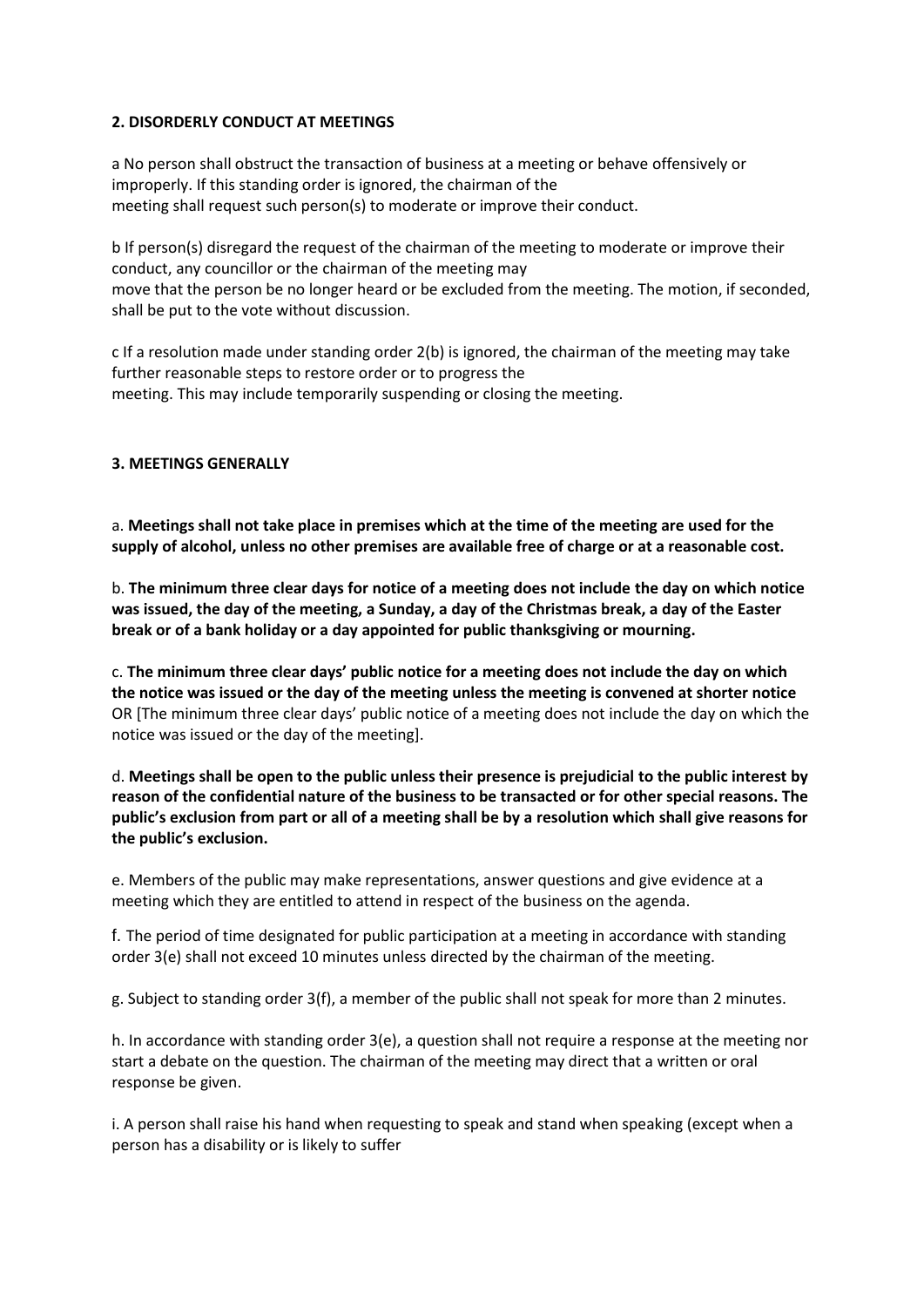discomfort). The chairman of the meeting may at any time permit a person to be seated when speaking.

j. A person who speaks at a meeting shall direct his comments to the chairman of the meeting.

k. Only one person is permitted to speak at a time. If more than one person wants to speak, the chairman of the meeting shall direct the order of speaking.

l. **Subject to standing order 3(m), a person who attends a meeting is permitted to report on the meeting whilst the meeting is open to the public. To "report" means to film, photograph, make an audio recording of meeting proceedings, use any other means for enabling persons not present to see or hear the meeting as it takes place or later or to report or to provide oral or written commentary about the meeting so that the report or commentary is available as the meeting takes place or later to persons not present.**

m. **A person present at a meeting may not provide an oral report or oral commentary about a meeting as it takes place without permission.**

n. **The press shall be provided with reasonable facilities for the taking of their report of all or part of a meeting at which they are entitled to be present.**

o. **Subject to standing orders which indicate otherwise, anything authorised or required to be done by, to or before the Chairman of the council may in his absence be done by, to or before the Vice-Chairman of the Council (if there is one).**

p. **The Chairman of the Council, if present, shall preside at a meeting. If the Chairman is absent from a meeting, the Vice-Chairman of the Council (if there is one) if present, shall preside. If both the Chairman and the Vice-Chairman are absent from a meeting, a councillor as chosen by the councillors present at the meeting shall preside at the meeting.**

q. **Subject to a meeting being quorate, all questions at a meeting shall be decided by a majority of the councillors and non-councillors with voting rights present and voting.**

r. **The chairman of a meeting may give an original vote on any matter put to the vote, and in the case of an equality of votes may exercise his casting vote whether or not he gave an original vote.**

*See standing orders 5(h) and (i) for the different rules that apply in the election of the Chairman of the Council at the annual meeting of the Council.*

s. **Unless standing orders provide otherwise, voting on a question shall be by a show of hands. At the request of a councillor, the voting on any question shall be recorded so as to show whether each councillor present and voting gave his vote for or against that question.** Such a request shall be made before moving on to the next item of business on the agenda.

t. The minutes of a meeting shall include an accurate record of the following:

i. the time and place of the meeting;

ii. the names of councillors who are present and the names of councillors who are absent;

iii. interests that have been declared by councillors and non-councillors with voting rights;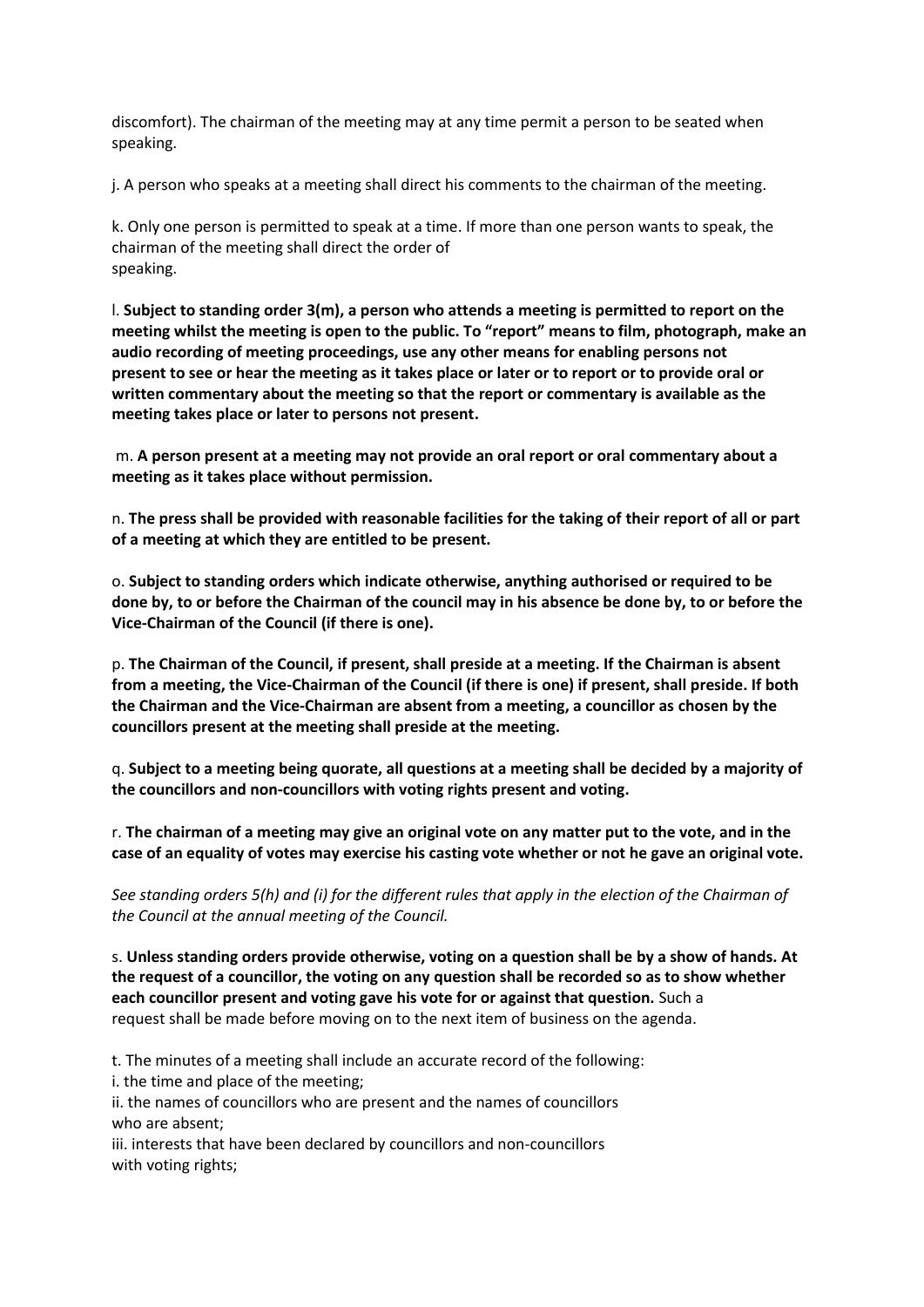iv. the grant of dispensations (if any) to councillors and non-councillors with voting rights; v. whether a councillor or non-councillor with voting rights left the meeting when matters that they held interests in were being considered; vi. if there was a public participation session; and vii. the resolutions made.

u. **A councillor or a non-councillor with voting rights who has a disclosable pecuniary interest or another interest as set out in the Council's code of conduct in a matter being considered at a meeting is subject to statutory limitations or restrictions under the code on his right to participate and vote on that matter.**

v. **No business may be transacted at a meeting unless at least one-third of the whole number of members of the Council are present and in no case shall the quorum of a meeting be less than three.**

*See standing order 4d(viii) for the quorum of a committee or sub-committee meeting.*

w. **If a meeting is or becomes inquorate no business shall be transacted** and the meeting shall be closed. The business on the agenda for the meeting shall be adjourned to another meeting.

x. A meeting shall not exceed a period of 2.5 hours.

#### **4. COMMITTEES AND SUB-COMMITTEES**

a. **Unless the Council determines otherwise, a committee may appoint a sub-committee whose terms of reference and members shall be determined by the committee.**

b. **The members of a committee may include non-councillors unless it is a committee which regulates and controls the finances of the Council.**

## c. **Unless the Council determines otherwise, all the members of an advisory committee and a subcommittee of the advisory committee may be non-councillors.**

d. The Council may appoint standing committees or other committees as may be necessary, and:

i. shall determine their terms of reference;

ii. shall determine the number and time of the ordinary meetings of a standing committee up until the date of the next annual meeting of the Council;

iii. shall permit a committee, other than in respect of the ordinary meetings of a committee, to determine the number and time of its meetings;

iv. shall, subject to standing orders 4(b) and (c), appoint and determine the terms of office of members of such a committee;

v. may, subject to standing orders 4(b) and (c), appoint and determine the terms of office of the substitute members to a committee whose role is to replace the ordinary members at a meeting of a committee if the ordinary members of the committee confirm to the Proper Officer 3 days before the meeting that they are unable to attend;

vi. shall, after it has appointed the members of a standing committee, appoint the chairman of the standing committee;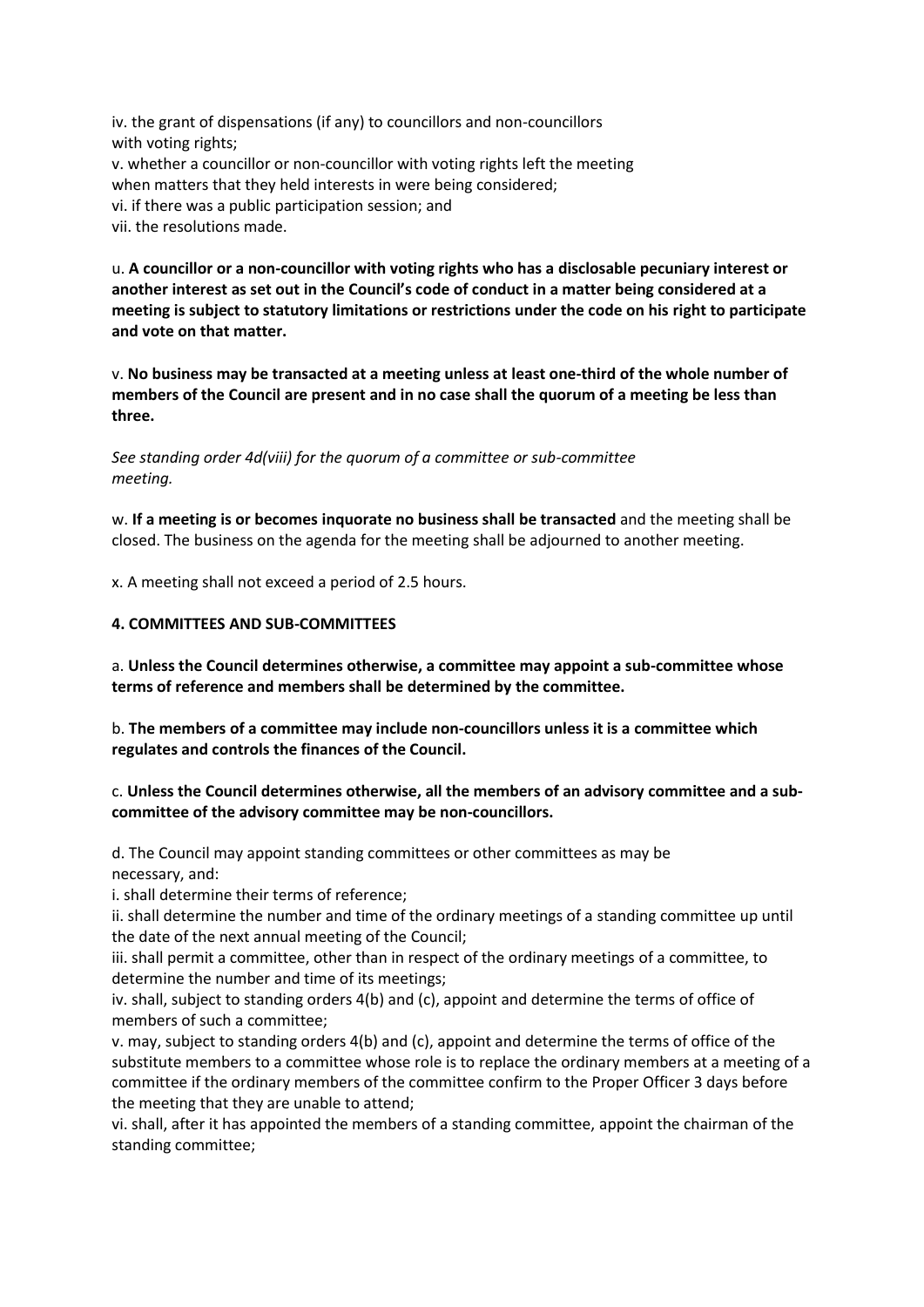vii. shall permit a committee other than a standing committee, to appoint its own chairman at the first meeting of the committee;

viii. shall determine the place, notice requirements and quorum for a meeting of a committee and a sub-committee which, in both cases, shall be no less than three;

ix. shall determine if the public may participate at a meeting of a committee;

x. shall determine if the public and press are permitted to attend the meetings of a sub-committee and also the advance public notice requirements, if any, required for the meetings of a subcommittee;

xi. shall determine if the public may participate at a meeting of a subcommittee that they are permitted to attend; and

xii. may dissolve a committee or a sub-committee.

### **6. ORDINARY COUNCIL MEETINGS**

a. **In an election year, the annual meeting of the Council shall be held on or within 14 days following the day on which the councillors elected take office.**

b. **In a year which is not an election year, the annual meeting of the Council shall be held on such day in May as the Council decides.**

c. **If no other time is fixed, the annual meeting of the Council shall take place at 6pm.**

d **In addition to the annual meeting of the Council, at least three other ordinary meetings shall be held in each year on such dates and times as the Council decides.**

e. **The first business conducted at the annual meeting of the Council shall be the election of the Chairman and Vice-Chairman (if there is one) of the Council.**

f. **The Chairman of the Council, unless he has resigned or becomes disqualified, shall continue in office and preside at the annual meeting until his successor is elected at the next annual meeting of the Council.**

g. **The Vice-Chairman of the Council, if there is one, unless he resigns or becomes disqualified, shall hold office until immediately after the election of the Chairman of the Council at the next annual meeting of the Council.**

h. **In an election year, if the current Chairman of the Council has not been re-elected as a member of the Council, he shall preside at the annual meeting until a successor Chairman of the Council has been elected. Th current Chairman of the Council shall not have an original vote in respect of the election of the new Chairman of the Council but shall give a casting vote in the case of an equality of votes.**

i. **In an election year, if the current Chairman of the Council has been re-elected as a member of the Council, he shall preside at the annual meeting until a new Chairman of the Council has been elected. He may exercise an original vote in respect of the election of the new Chairman of the Council and shall give a casting vote in the case of an equality of votes.**

j. Following the election of the Chairman of the Council and Vice-Chairman (if there is one) of the Council at the annual meeting, the business shall include:

i. **In an election year, delivery by the Chairman of the Council and councillors of their acceptance of office forms unless the Council resolves for this to be done at a later date. In a year which is not**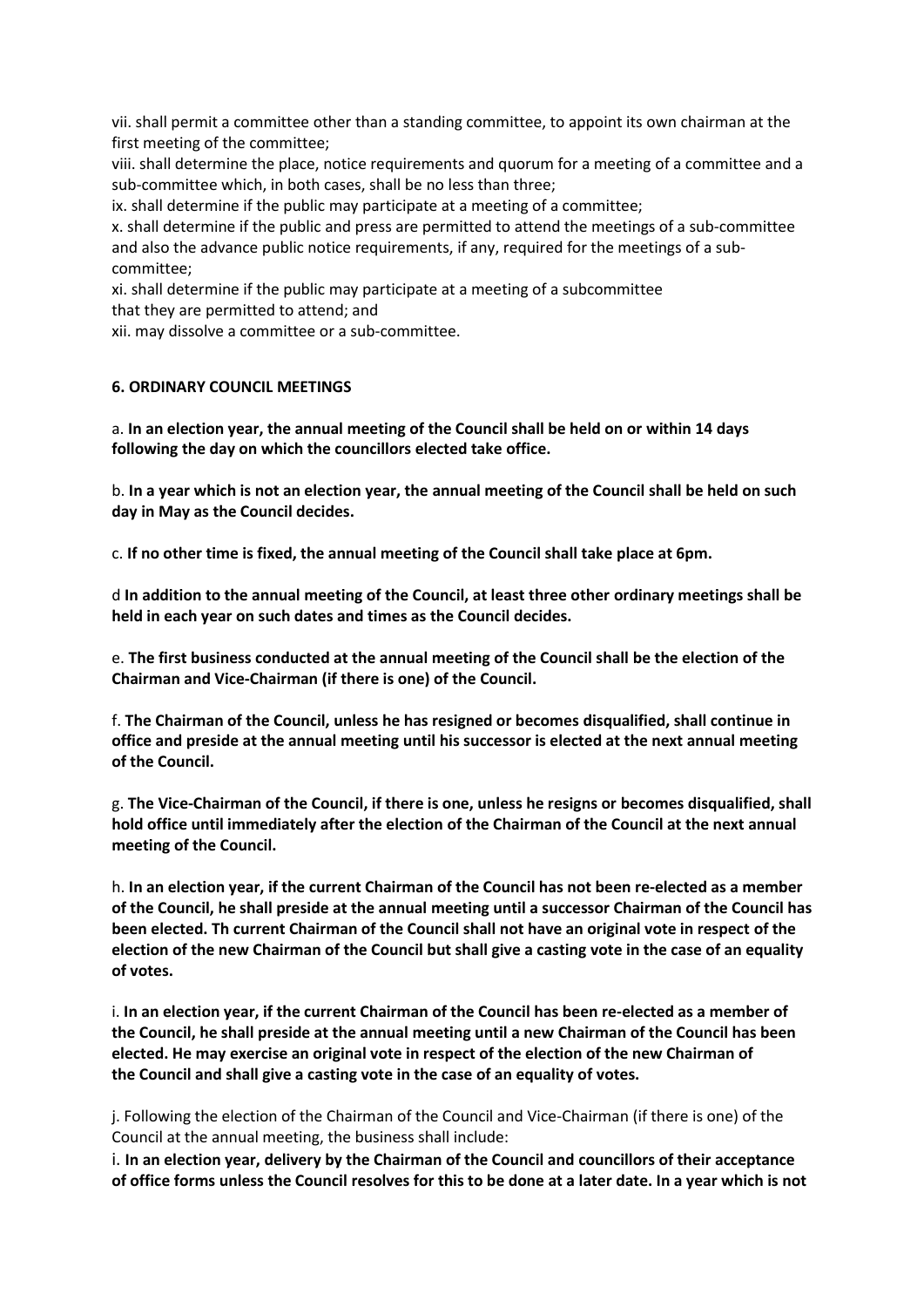## **an election year, delivery by the Chairman of the Council of his acceptance of office form unless the Council resolves for this to be done at a later date;**

ii. Confirmation of the accuracy of the minutes of the last meeting of the Council;

iii. Receipt of the minutes of the last meeting of a committee;

iv. Consideration of the recommendations made by a committee;

v. Review of delegation arrangements to committees, sub-committees, staff and other local authorities;

vi. Review of the terms of reference for committees;

vii. Appointment of members to existing committees;

viii. Appointment of any new committees in accordance with standing order 4;

ix. Review and adoption of appropriate standing orders and financial regulations;

x. Review of arrangements (including legal agreements) with other local authorities, not-for-profit bodies and businesses.

xi. Review of representation on or work with external bodies and arrangements for reporting back; xii. In an election year, to make arrangements with a view to the Council becoming eligible to exercise the general power of competence in the future;

xiii. Review of inventory of land and other assets including buildings and office equipment;

xiv. Confirmation of arrangements for insurance cover in respect of all insurable risks;

xv. Review of the Council's and/or staff subscriptions to other bodies;

xvi. Review of the Council's complaints procedure;

xvii. Review of the Council's policies, procedures and practices in respect of its obligations under freedom of information and data protection legislation (*see also standing orders 11, 20 and 21*);

xviii. Review of the Council's policy for dealing with the press/media;

xix. Review of the Council's employment policies and procedures;

xx. Review of the Council's expenditure incurred under s.137 of the Local Government Act 1972 or the general power of competence.

xxi. Determining the time and place of ordinary meetings of the Council up to and including the next annual meeting of the Council.

## **6. EXTRAORDINARY MEETINGS OF THE COUNCIL, COMMITTEES AND SUB-COMMITTEES**

a. **The Chairman of the Council may convene an extraordinary meeting of the Council at any time.**

b. **If the Chairman of the Council does not call an extraordinary meeting of the Council within seven days of having been requested in writing to do so by two councillors, any two councillors may convene an extraordinary meeting of the Council. The public notice giving the time, place and agenda for such a meeting shall be signed by the two councillors.**

c. The chairman of a committee may convene an extraordinary meeting of the committee at any time.

d. If the chairman of a committee does not call an extraordinary meeting within 7 days of having been requested to do so by 2 members of the committee, any 2 members of the committee may convene an extraordinary meeting of the committee.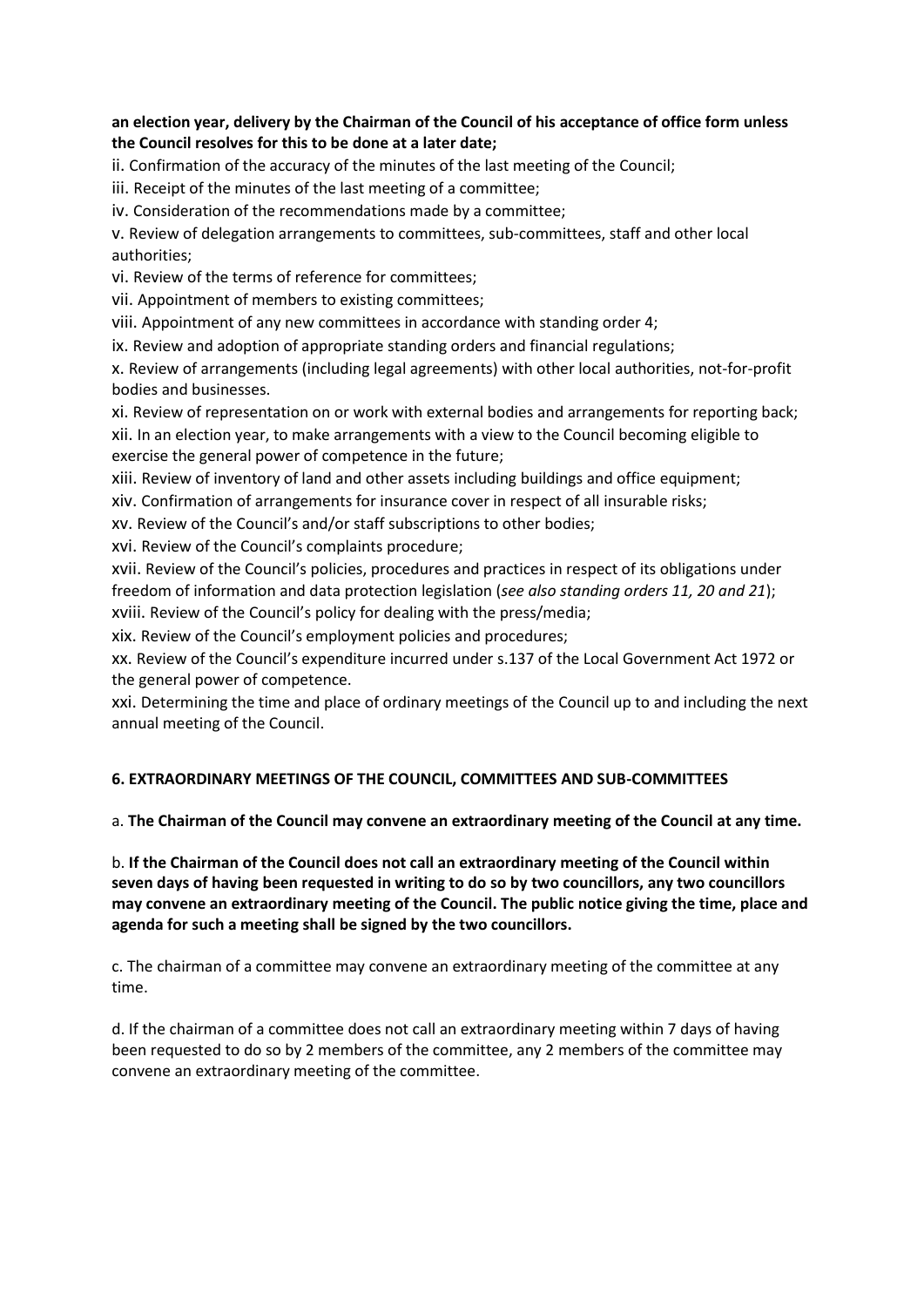## **7. PREVIOUS RESOLUTIONS**

a. A resolution shall not be reversed within six months except either by a special motion, which requires written notice by at least 3 councillors to be given to the Proper Officer in accordance with standing order 9, or by a motion moved in pursuance of the recommendation of a committee or a sub-committee.

b. When a motion moved pursuant to standing order 7(a) has been disposed of, no similar motion may be moved for a further six months.

## **8. VOTING ON APPOINTMENTS**

a. Where more than two persons have been nominated for a position to be filled by the Council and none of those persons has received an absolute majority of votes in their favour, the name of the person having the least number of votes shall be struck off the list and a fresh vote taken. This process shall continue until a majority of votes is given in favour of one person. A tie in votes may be settled by the casting vote exercisable by the chairman of the meeting.

## **9. MOTIONS FOR A MEETING THAT REQUIRE WRITTEN NOTICE TO BE GIVEN TO THE PROPER OFFICER**

a. A motion shall relate to the responsibilities of the meeting for which it is tabled and in any event shall relate to the performance of the Council's statutory functions, powers and obligations or an issue which specifically affects the Council's area or its residents.

b. No motion may be moved at a meeting unless it is on the agenda and the mover has given written notice of its wording to the Proper Officer at least 7 clear days before the meeting. Clear days do not include the day of the notice, Sundays or the day of the meeting.

c. The Proper Officer may, before including a motion on the agenda received in accordance with standing order 9(b), correct obvious grammatical or typographical errors in the wording of the motion.

d. If the Proper Officer considers the wording of a motion received in accordance with standing order 9(b) is not clear in meaning, the motion shall be rejected until the mover of the motion resubmits it, so that it can be understood, in writing, to the Proper Officer at least 7 clear days before the meeting.

e. If the wording or subject of a proposed motion is considered improper, the Proper Officer shall consult with the chairman of the forthcoming meeting or, as the case may be, the councillors who have convened the meeting, to consider whether the motion shall be included in the agenda or rejected.

f. The decision of the Proper Officer as to whether or not to include the motion on the agenda shall be final.

g. Motions received shall be recorded and numbered in the order that they are received.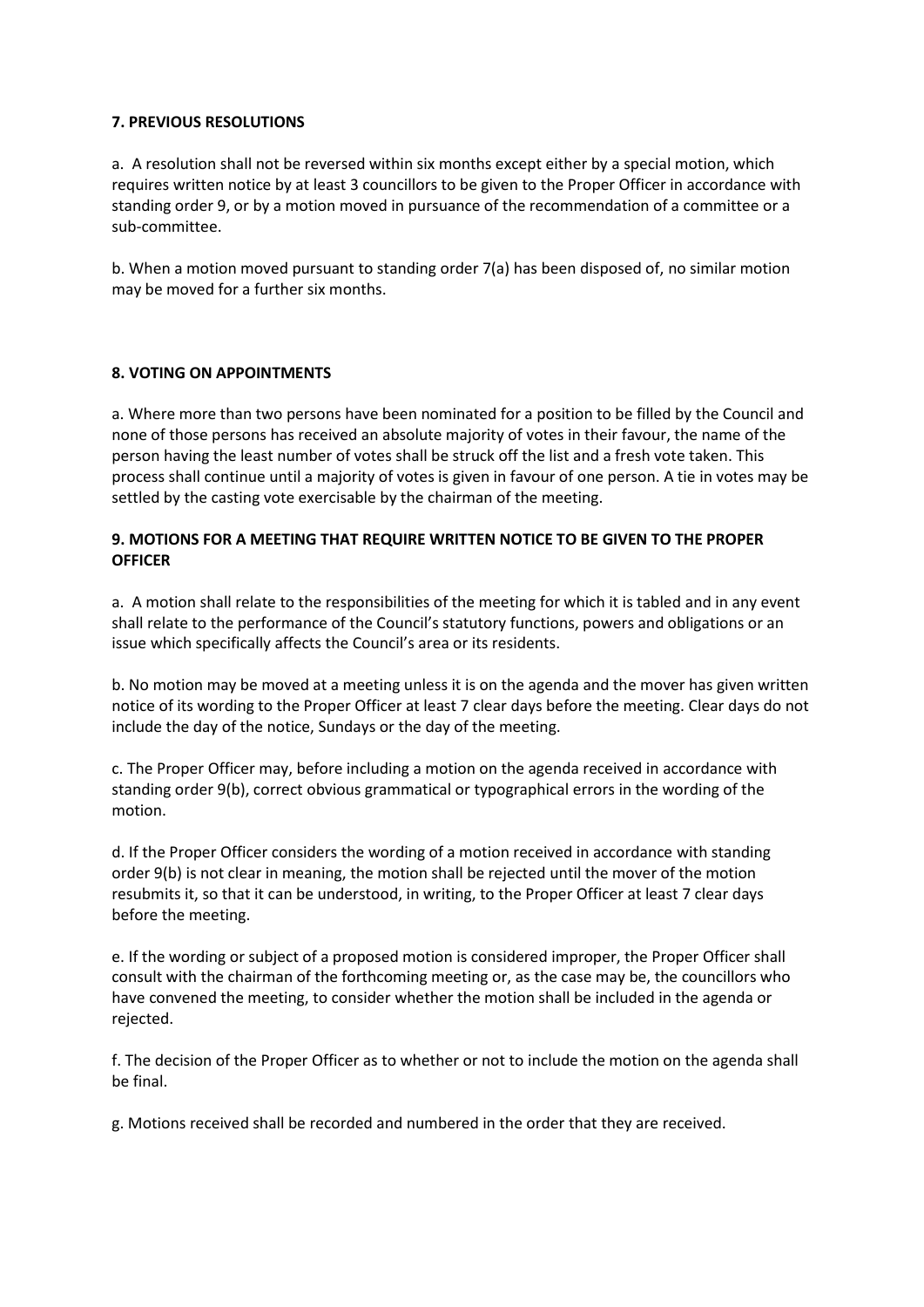h. Motions rejected shall be recorded with an explanation by the Proper Officer of the reason for rejection.

## **10. MOTIONS AT A MEETING THAT DO NOT REQUIRE WRITTEN NOTICE**

a. The following motions may be moved at a meeting without written notice to the Proper Officer:

i. to correct an inaccuracy in the draft minutes of a meeting;

ii. to move to a vote;

iii. to defer consideration of a motion;

- iv. to refer a motion to a particular committee or sub-committee;
- v. to appoint a person to preside at a meeting;
- vi. to change the order of business on the agenda;
- vii. to proceed to the next business on the agenda;
- viii. to require a written report;
- ix. to appoint a committee or sub-committee and their members;
- x. to extend the time limits for speaking;

xi. to exclude the press and public from a meeting in respect of confidential or other information which is prejudicial to the public interest;

xii. to not hear further from a councillor or a member of the public;

xiii. to exclude a councillor or member of the public for disorderly conduct;

- xiv. to temporarily suspend the meeting;
- xv. to suspend a particular standing order (unless it reflects mandatory statutory or legal requirements);

xvi. to adjourn the meeting; or

xvii. to close the meeting.

## **11. MANAGEMENT OF INFORMATION**

*See also standing order 20.*

a. **The Council shall have in place and keep under review, technical and organisational measures to keep secure information (including personal data) which it holds in paper and electronic form. Such arrangements shall include deciding who has access to personal data and encryption of personal data.**

b. **The Council shall have in place, and keep under review, policies for the retention and safe destruction of all information (including personal data) which it holds in paper and electronic form. The Council's retention policy shall confirm the period for which information (including personal data) shall be retained or if this is not possible the criteria used to determine that period (e.g. the Limitation Act 1980).**

c. **The agenda, papers that support the agenda and the minutes of a meeting shall not disclose or otherwise undermine confidential information or personal data without legal justification.** d. **Councillors, staff, the Council's contractors and agents shall not disclose confidential information or personal data without legal justification.**

## 12. DRAFT MINUTES

a. If the draft minutes of a preceding meeting have been served on councillors with the agenda to attend the meeting at which they are due to be approved for accuracy, they shall be taken as read.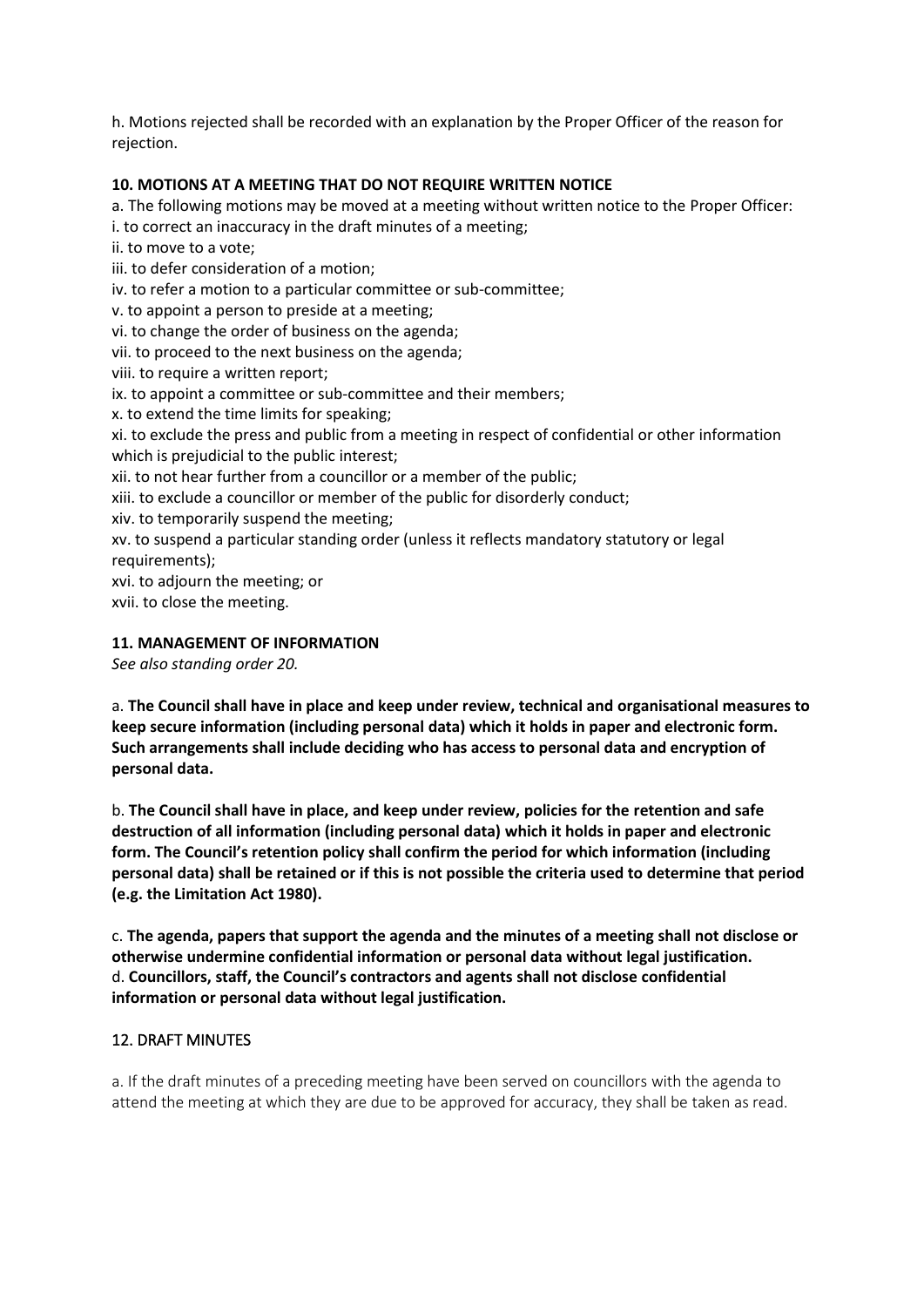b. There shall be no discussion about the draft minutes of a preceding meeting except in relation to their accuracy. A motion to correct an inaccuracy in the draft minutes shall be moved in accordance with standing order 10(a)(i).

c. The accuracy of draft minutes, including any amendment(s) made to them, shall be confirmed by resolution and shall be signed by the chairman of the meeting and stand as an accurate record of the meeting to which the minutes relate.

d. If the chairman of the meeting does not consider the minutes to be an accurate record of the meeting to which they relate, he shall sign the minutes and include a paragraph in the following terms or to the same effect: "The chairman of this meeting does not believe that the minutes of the meeting of the Council held on [date] in respect of ( ) were a correct record but his view was not upheld by the meeting and the minutes are confirmed as an accurate record of the proceedings."

## e. If the Council's gross annual income or expenditure (whichever is higher) does not exceed £25,000, it shall publish draft minutes on a website which is publicly accessible and free of charge not later than one month after the meeting has taken place.

f. Subject to the publication of draft minutes in accordance with standing order 12(e) and standing order 20(a) and following a resolution which confirms the accuracy of the minutes of a meeting, the draft minutes or recordings of the meeting for which approved minutes exist shall be destroyed.

## **13. CODE OF CONDUCT AND DISPENSATIONS**

## *See also standing order 3(u).*

a. All councillors and non-councillors with voting rights shall observe the code of conduct adopted by the Council.

b. Unless he has been granted a dispensation, a councillor or non-councillor with voting rights shall withdraw from a meeting when it is considering a matter in which he has a disclosable pecuniary interest. He may return to the meeting after it has considered the matter in which he had the interest.

c. Unless he has been granted a dispensation, a councillor or non-councillor with voting rights shall withdraw from a meeting when it is considering a matter in which he has another interest if so required by the Council's code of conduct. He may return to the meeting after it has considered the matter in which he had the interest.

d. **Dispensation requests shall be in writing and submitted to the Proper Officer** as soon as possible before the meeting, or failing that, at the start of the meeting for which the dispensation is required. e. A decision as to whether to grant a dispensation shall be made by the Proper Officer OR by a meeting of the Council, or committee or sub-committee for which the dispensation is required and that decision is final.

f.A dispensation request shall confirm:

i. the description and the nature of the disclosable pecuniary interest or other interest to which the request for the dispensation relates;

ii. whether the dispensation is required to participate at a meeting in a

discussion only or a discussion and a vote;

iii. the date of the meeting or the period (not exceeding four years) for which

the dispensation is sought; and

iv. an explanation as to why the dispensation is sought.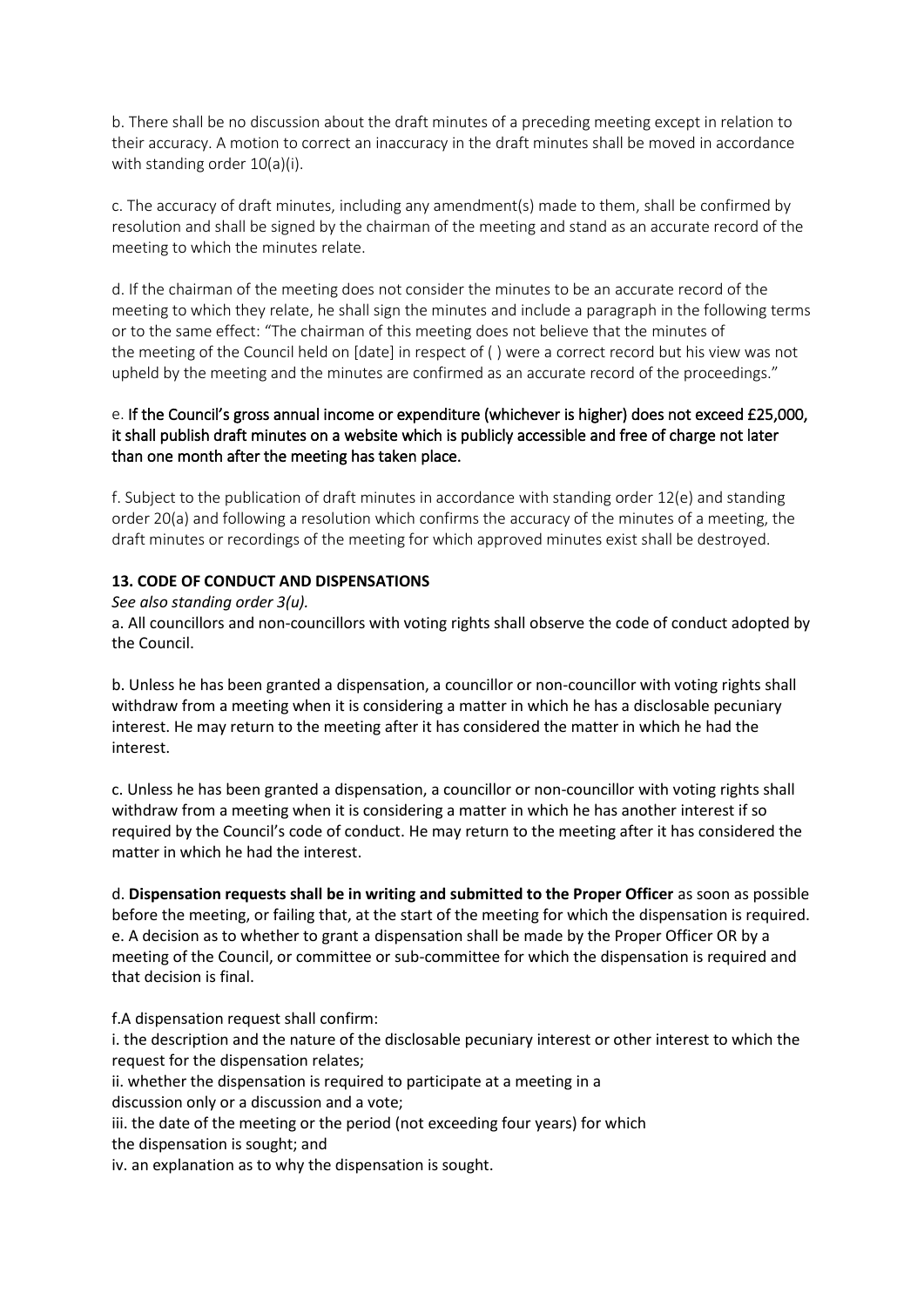g. Subject to standing orders 13(d) and (f), a dispensation request shall be considered by the Proper Officer before the meeting or, if this is not possible, at the start of the meeting for which the dispensation is required OR at the beginning of the meeting of the Council, or committee or subcommittee for which the dispensation is required.

**h. A dispensation may be granted in accordance with standing order 13(e) if having regard to all relevant circumstances any of the following apply:**

**i. without the dispensation the number of persons prohibited from participating in the particular business would be so great a proportion of the meeting transacting the business as to impede the transaction of the business;**

**ii. granting the dispensation is in the interests of persons living in the Council's area; or iii. it is otherwise appropriate to grant a dispensation.**

## **14. CODE OF CONDUCT COMPLAINTS**

a. Upon notification by the District or Unitary Council that it is dealing with a complaint that a councillor or non-councillor with voting rights has breached the council's code of conduct, the Proper Officer shall, subject to standing order 11, report this to the Council.

b. Where the notification in standing order 14(a) relates to a complaint made by the Proper Officer, the Proper Officer shall notify the Chairman of Council of this fact, and the Chairman shall nominate another staff member to assume the duties of the Proper Officer in relation to the complaint until it has been determined and the Council has agreed what action, if any, to take in accordance with standing order 14(d).

c. The Council may:

i. provide information or evidence where such disclosure is necessary to investigate the complaint or is a legal requirement;

ii. seek information relevant to the complaint from the person or body with statutory responsibility for investigation of the matter;

d. **Upon notification by the District or Unitary Council that a councillor or non-councillor with voting rights has breached the Council's code of conduct, the Council shall consider what, if any, action to take against him. Such action excludes disqualification or suspension from office.**

### **15. PROPER OFFICER**

a. The Proper Officer shall be either (i) the clerk or (ii) other staff member(s) nominated by the Council to undertake the work of the Proper Officer when the Proper Officer is absent.

b. The Proper Officer shall:

i. **at least three clear days before a meeting of the council, a committee** or a sub-committee**,** • **serve on councillors by delivery or post at their residences or by email authenticated in such manner as the Proper Officer thinks fit, a signed summons confirming the time, place and the agenda (provided the councillor has consented to service by email), and**

• **Provide, in a conspicuous place, public notice of the time, place and agenda (provided that the public notice with agenda of an extraordinary meeting of the Council convened by councillors is signed by them).**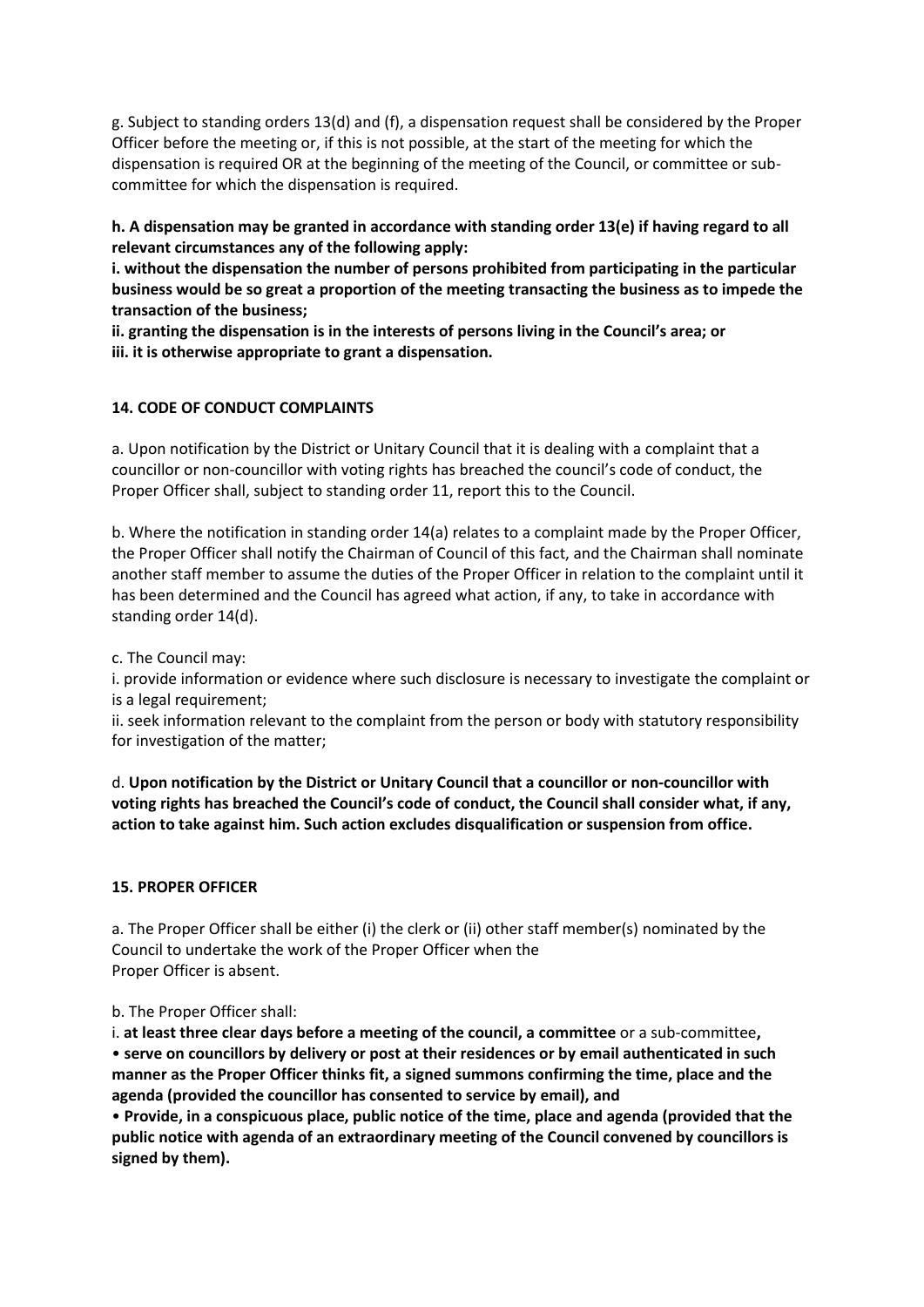*See standing order 3(b) for the meaning of clear days for a meeting of a full council and standing order 3(c) for the meaning of clear days for a meeting of a committee;*

ii. subject to standing order 9, include on the agenda all motions in the order received unless a councillor has given written notice at least 7 days before the meeting confirming his withdrawal of it; iii. **convene a meeting of the Council for the election of a new Chairman of the Council, occasioned by a casual vacancy in his office;**

iv. **facilitate inspection of the minute book by local government electors;**

v. **receive and retain copies of byelaws made by other local authorities;**

vi. hold acceptance of office forms from councillors;

vii. hold a copy of every councillor's register of interests;

viii. assist with responding to requests made under freedom of information legislation and rights exercisable under data protection legislation, in accordance with the Council's relevant policies and procedures;

ix. liaise, as appropriate, with the Council's Data Protection Officer;

x. receive and send general correspondence and notices on behalf of the Council except where there is a resolution to the contrary;

xi. assist in the organisation of, storage of, access to, security of and destruction of information held by the Council in paper and electronic form subject to the requirements of data protection and freedom of information legislation and other legitimate requirements (e.g. the Limitation Act 1980); xii. arrange for legal deeds to be executed;

(*see also standing order 23);*

xiii. arrange or manage the prompt authorisation, approval, and instruction regarding any payments to be made by the Council in accordance with its financial regulations;

xiv. record every planning application notified to the Council and the Council's response to the local planning authority in a book for such purpose;

xv. refer a planning application received by the Council to the Chairman or in his absence the Vice-Chairman (if there is one) of the Council within two working days of receipt to facilitate an extraordinary meeting if the nature of a planning application requires consideration before the next

ordinary meeting of the Council; xvi. manage access to information about the Council via the publication scheme; and xvii. retain custody of the seal of the Council (if there is one) which shall not be used without a

resolution to that effect.

(s*ee also standing order 23).*

### **16. RESPONSIBLE FINANCIAL OFFICER**

The Council shall appoint appropriate staff member(s) to undertake the work of the Responsible Financial Officer when the Responsible Financial Officer is absent.

### **17. ACCOUNTS AND ACCOUNTING STATEMENTS**

a. "Proper practices" in standing orders refer to the most recent version of "Governance and Accountability for Local Councils – a Practitioners' Guide".

b. All payments by the Council shall be authorised, approved and paid in accordance with the law, proper practices and the Council's financial regulations.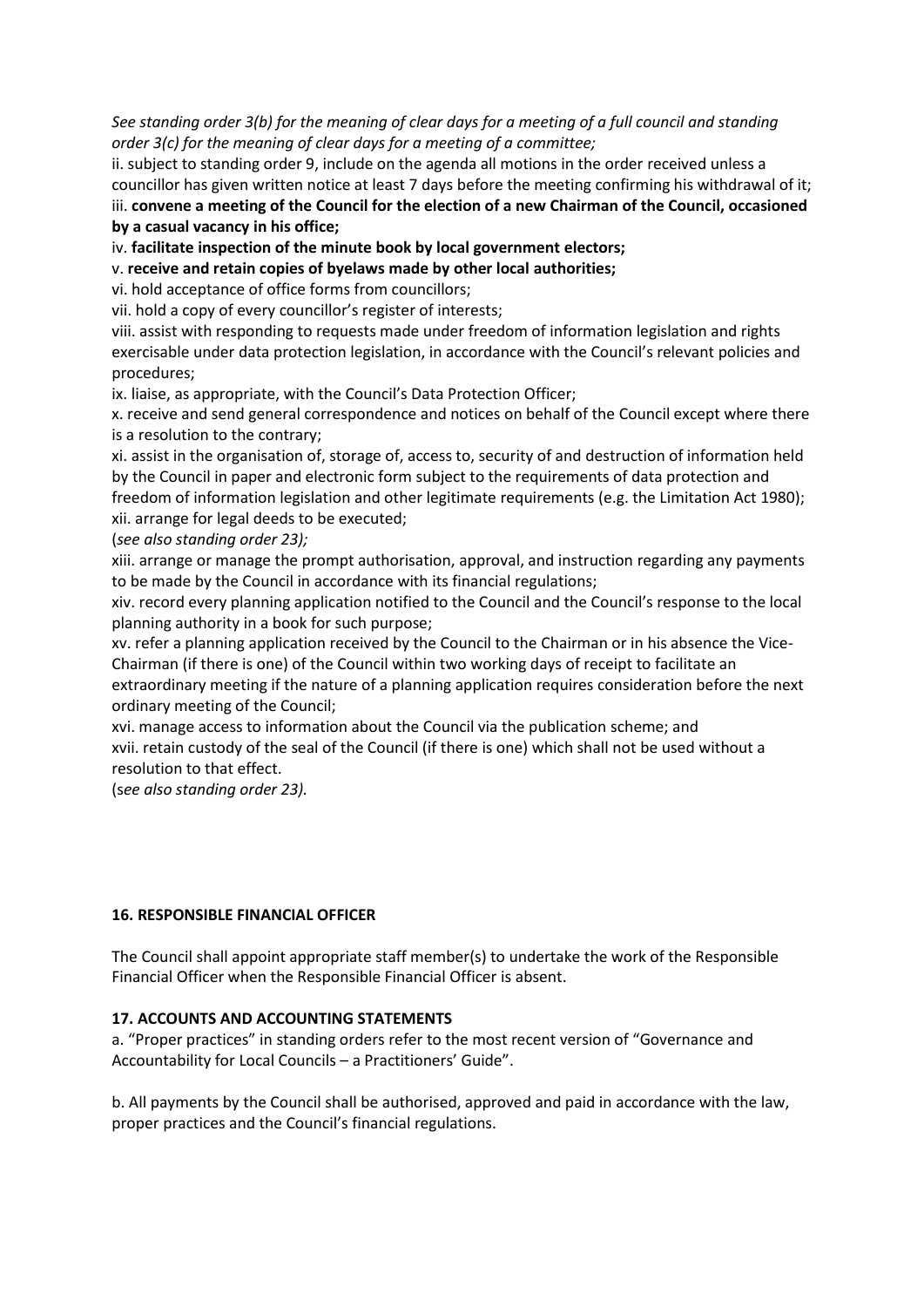c. The Responsible Financial Officer shall supply to each councillor as soon as practicable after 30 June, 30 September and 31 December in each year a statement to summarise:

i. the Council's receipts and payments (or income and expenditure) for each quarter;

ii. the Council's aggregate receipts and payments (or income and expenditure) for the year to date; iii. the balances held at the end of the quarter being reported and which includes a comparison with the budget for the financial year and highlights any actual or potential overspends.

d. As soon as possible after the financial year end at 31 March, the Responsible Financial Officer shall provide:

i. each councillor with a statement summarising the Council's receipts and payments (or income and expenditure) for the last quarter and the year to date for information; and

ii. to the Council the accounting statements for the year in the form of Section 1 of the annual governance and accountability return, as required by proper practices, for consideration and approval.

e. The year-end accounting statements shall be prepared in accordance with proper practices and apply the form of accounts determined by the Council (receipts and payments, or income and expenditure) for the year to 31 March. A completed draft annual governance and accountability return shall be presented to all councillors at least 14 days prior to anticipated approval by the Council. The annual governance and accountability return of the Council, which is subject to external audit, including the annual governance statement, shall be presented to the Council for consideration and formal approval before 30 June.

## **18. FINANCIAL CONTROLS AND PROCUREMENT**

a. The Council shall consider and approve financial regulations drawn up by the Responsible Financial Officer, which shall include detailed arrangements in respect of the following:

i. the keeping of accounting records and systems of internal controls;

ii. the assessment and management of financial risks faced by the Council;

iii. the work of the independent internal auditor in accordance with proper practices and the receipt of regular reports from the internal auditor, which shall be required at least annually;

iv. the inspection and copying by councillors and local electors of the Council's accounts and/or orders of payments; and

v. whether contracts with an estimated value below **£25,000** due to special circumstances are exempt from a tendering process or procurement exercise.

b. Financial regulations shall be reviewed regularly and at least annually for fitness of purpose.

c. **A public contract regulated by the Public Contracts Regulations 2015 with an estimated value in excess of £25,000 but less than the relevant thresholds in standing order 18(f) is subject to Regulations 109-114 of the Public Contracts Regulations 2015 which include a requirement on the Council to advertise the contract opportunity on the Contracts Finder website regardless of what other means it uses to advertise the opportunity.**

d. Subject to additional requirements in the financial regulations of the Council, the tender process for contracts for the supply of goods, materials, services or the execution of works shall include, as a minimum, the following steps:

i. a specification for the goods, materials, services or the execution of works shall be drawn up;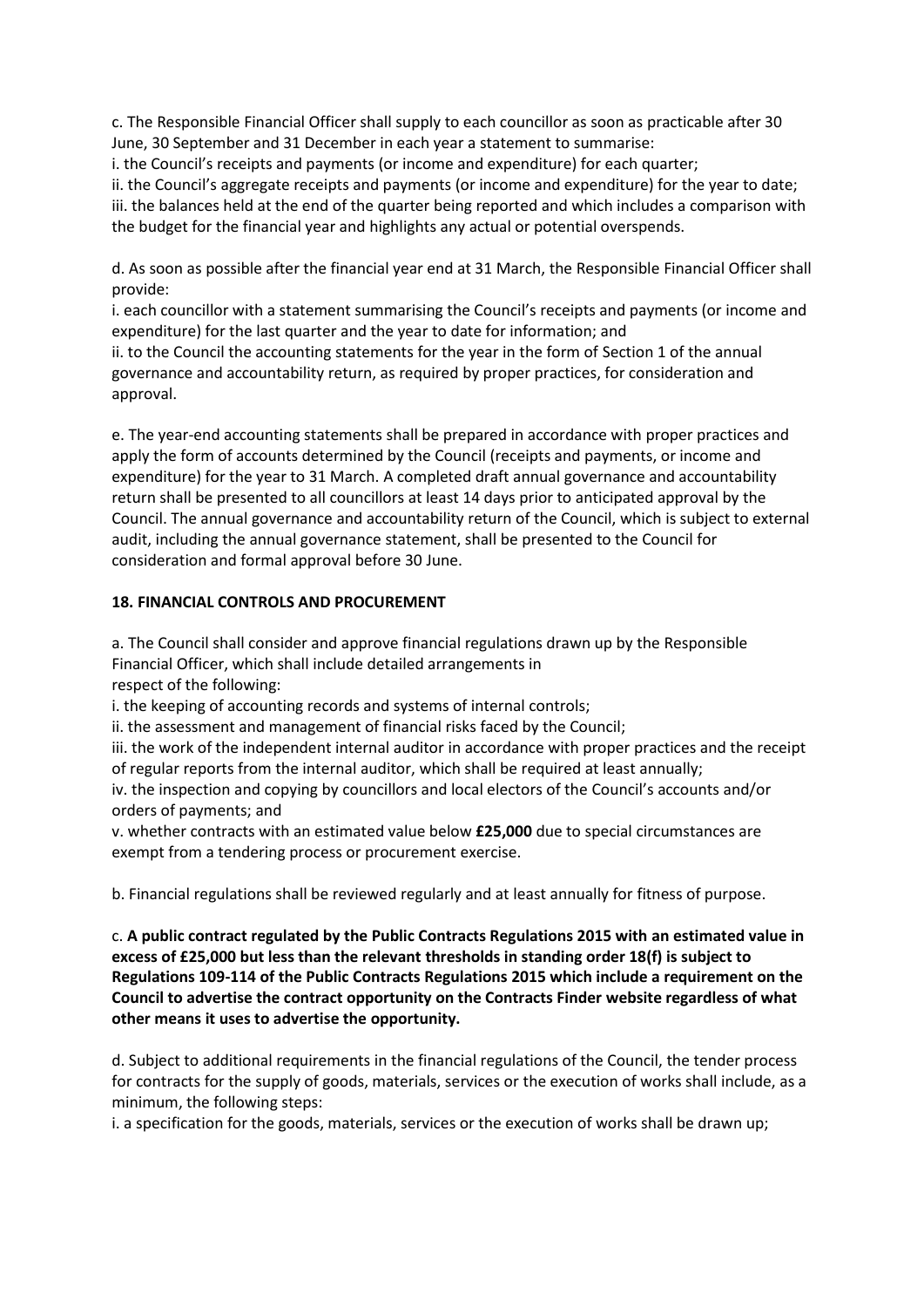ii. an invitation to tender shall be drawn up to confirm (i) the Council's specification (ii) the time, date and address for the submission of tenders (iii) the date of the Council's written response to the tender and (iv) the prohibition on prospective contractors contacting councillors or staff to encourage or support their tender outside the prescribed process;

iii. the invitation to tender shall be advertised in a local newspaper and in any other manner that is appropriate;

iv. tenders are to be submitted in writing in a sealed marked envelope addressed to the Proper Officer;

v. tenders shall be opened by the Proper Officer in the presence of at least one councillor after the deadline for submission of tenders has passed;

vi. tenders are to be reported to and considered by the appropriate meeting of the Council or a committee or sub-committee with delegated responsibility.

e. Neither the Council, nor a committee or a sub-committee with delegated responsibility for considering tenders, is bound to accept the lowest value tender.

f. **A public contract regulated by the Public Contracts Regulations 2015 with an estimated value in excess of £181,302 for a public service or supply contract or in excess of £4,551,413 for a public works contract (or other thresholds determined by the European Commission every two years and published in the Official Journal of the European Union (OJEU)) shall comply with the relevant procurement procedures and other requirements in the Public Contracts Regulations 2015 which include advertising the contract opportunity on the Contracts Finder website and in OJEU.**

g. **A public contract in connection with the supply of gas, heat, electricity, drinking water, transport services, or postal services to the public; or the provision of a port or airport; or the exploration for or extraction of gas, oil or solid fuel with an estimated value in excess of £363,424 for a supply, services or design contract; or in excess of £4,551,413 for a works contract; or £820,370 for a social and other specific services contract (or other thresholds determined by the European Commission every two years and published in OJEU) shall comply with the relevant procurement procedures and other requirements in the Utilities Contracts Regulations 2016.**

#### **19. HANDLING STAFF MATTERS**

a. A matter personal to a member of staff that is being considered by a meeting of Council OR the staffing committee is subject to standing order 11.

b. Subject to the Council's policy regarding absences from work, the Council's most senior member of staff shall notify the chairman Council or staffing committee or, if he is not available, the vicechairman (if there is one) of the Council or staffing committee, of absence occasioned by illness or other reason and that person shall report such absence to Council or staffing committee at its next meeting.

c. The chairman of Council or staffing committee or in his absence, the vice chairman shall upon a resolution conduct a review of the performance and annual appraisal of the work of the Clerk and RFO. The reviews and appraisal shall be reported in writing and are subject to approval by resolution by the Council OR staffing committee.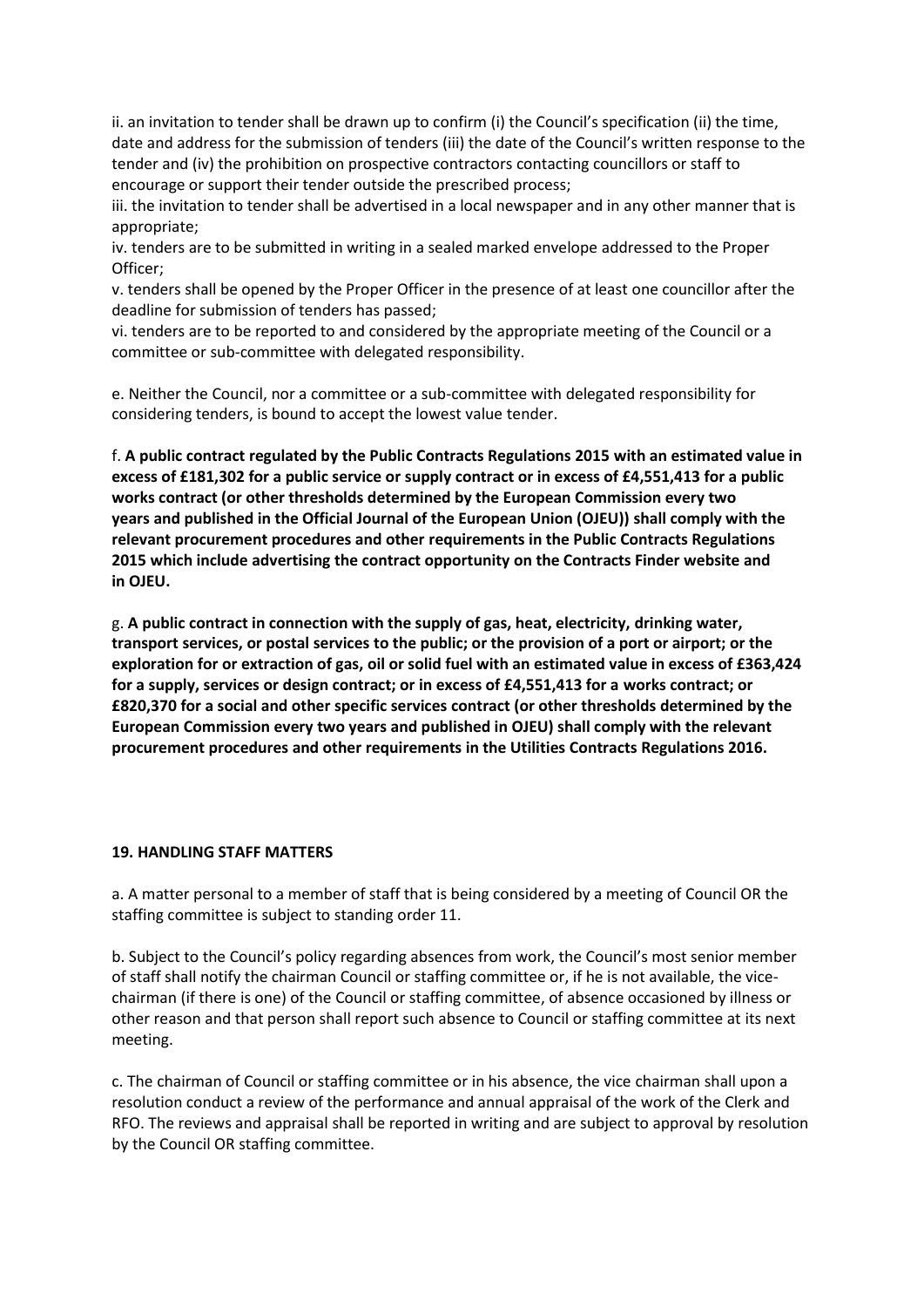d. Subject to the Council's policy regarding the handling of grievance matters, the Council's most senior member of staff (or other members of staff) shall contact the chairman of the Council or staffing committee, or in his absence, the vice chairman of the Council or staffing committee in respect of an informal or formal grievance matter, and this matter shall be reported back and progressed by resolution of the Council or staffing committee.

e. Subject to the Council's policy regarding the handling of grievance matters, if an informal or formal grievance matter raised by the Clerk/RFO relates to the chairman or vice-chairman of the Council OR the staffing committee, this shall be communicated to another member of the Council OR the staffing committee which shall be reported back and progressed by resolution of the Council of staffing committee.

f. Any persons responsible for all or part of the management of staff shall treat as confidential the written records of all meetings relating to their performance, capabilities, grievance or disciplinary matters.

g. In accordance with standing order 11(a), persons with line management responsibilities shall have access to staff records referred to in standing order 19(f).

## **20. RESPONSIBILITIES TO PROVIDE INFORMATION**

*See also standing order 21.*

a. **In accordance with freedom of information legislation, the Council shall publish information in accordance with its publication scheme and respond to requests for information held by the Council.**

b. [*If gross annual income or expenditure (whichever is higher) does not exceed £25,000*] **The Council shall publish information in accordance with the requirements of the Smaller Authorities (Transparency Requirements) (England) Regulations 2015.**

OR

[*If gross annual income or expenditure (whichever is the higher) exceeds £200,000*] **The Council, shall publish information in accordance with the requirements of the Local Government (Transparency Requirements) (England) Regulations 2015**.

**21. RESPONSIBILITIES UNDER DATA PROTECTION LEGISLATION** (Below is not an exclusive list). *See also standing order 11.*

a. **The Council shall appoint a Data Protection Officer.**

b. **The Council shall have policies and procedures in place to respond to an individual exercising statutory rights concerning his personal data.**

c. **The Council shall have a written policy in place for responding to and managing a personal data breach.**

d. **The Council shall keep a record of all personal data breaches comprising the facts relating to the personal data breach, its effects and the remedial action taken.**

e. **The Council shall ensure that information communicated in its privacy notice(s) is in an easily accessible and available form and kept up to date.**

f. **The Council shall maintain a written record of its processing activities.**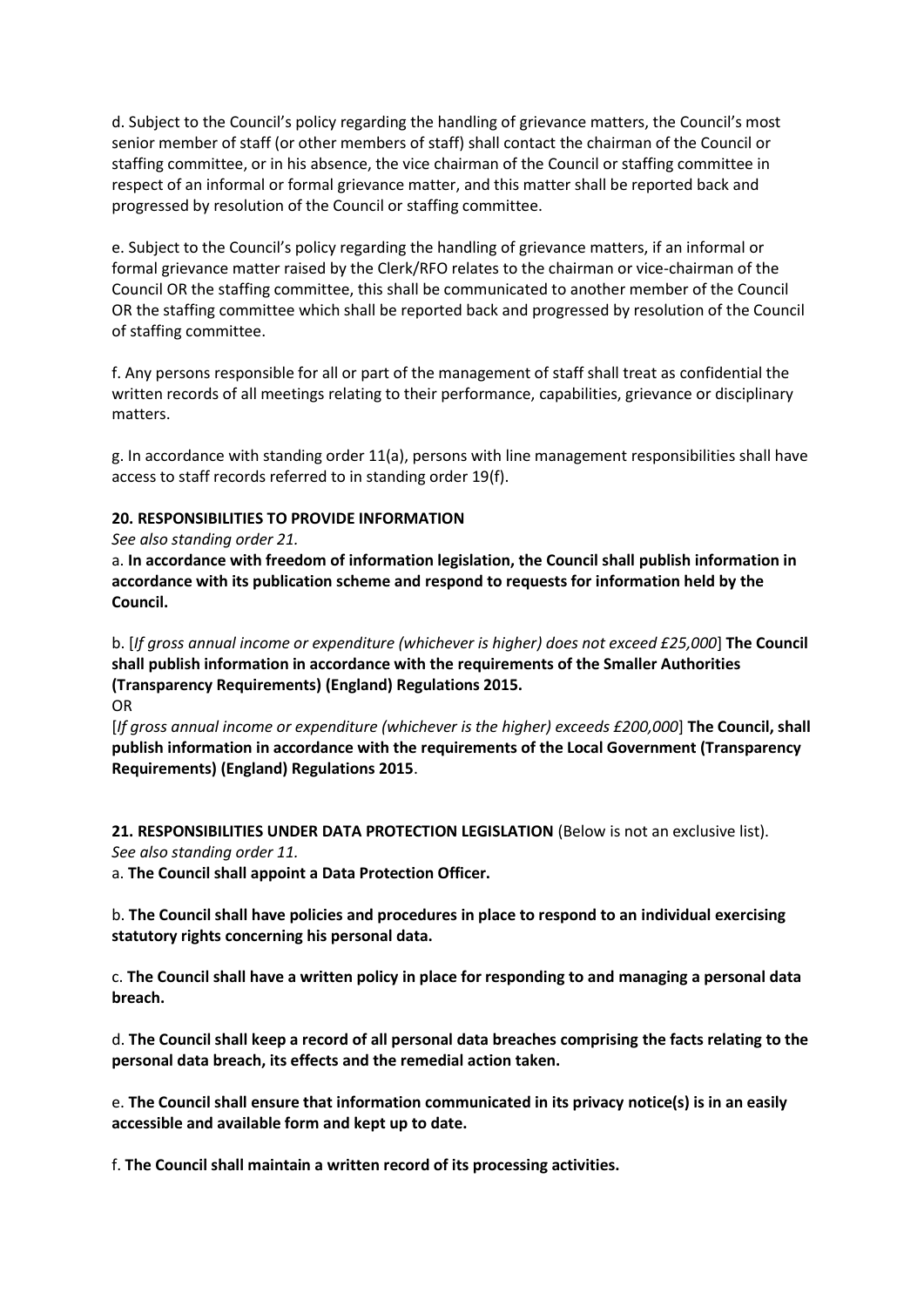## **22. RELATIONS WITH THE PRESS/MEDIA**

a. Requests from the press or other media for an oral or written comment or statement from the Council, its councillors or staff shall be handled in accordance with the Council's policy in respect of dealing with the press and/or other media.

## **23. EXECUTION AND SEALING OF LEGAL DEEDS**

*See also standing orders 15(b)(xii) and (xvii).* a. A legal deed shall not be executed on behalf of the Council unless authorised by a resolution.

## b. **[Subject to standing order 23(a), the Council's common seal shall alone be used for sealing a deed required by law. It shall be applied by the Proper Officer in the presence of two councillors who shall sign the deed as witnesses.]**

*The above is applicable to a Council with a common seal.* OR

**[Subject to standing order 23(a), any two councillors may sign, on behalf of the Council, any deed required by law and the Proper Officer shall**

**witness their signatures.]**

*The above is applicable to a Council without a common seal.*

### **24. COMMUNICATING WITH DISTRICT AND COUNTY OR UNITARY COUNCILLORS**

a. An invitation to attend a meeting of the Council shall be sent, together with the agenda, to the ward councillor(s) of the District and County Council OR Unitary Council representing the area of the Council.

b. Unless the Council determines otherwise, a copy of each letter sent to the District and County Council OR Unitary Council shall be sent to the ward councillor(s) representing the area of the Council.

### **25. RESTRICTIONS ON COUNCILLOR ACTIVITIES**

a. Unless duly authorised no councillor shall:

i. inspect any land and/or premises which the Council has a right or duty to inspect; or

ii. issue orders, instructions or directions.

### **26. STANDING ORDERS GENERALLY**

a. All or part of a standing order, except one that incorporates mandatory statutory or legal requirements, may be suspended by resolution in relation to the consideration of an item on the agenda for a meeting.

b. A motion to add to or vary or revoke one or more of the Council's standing orders, except one that incorporates mandatory statutory or legal requirements, shall be proposed by a special motion, the written notice by at least 2 councillors to be given to the Proper Officer in accordance with standing order 9.

c. The Proper Officer shall provide a copy of the Council's standing orders to a councillor as soon as possible.